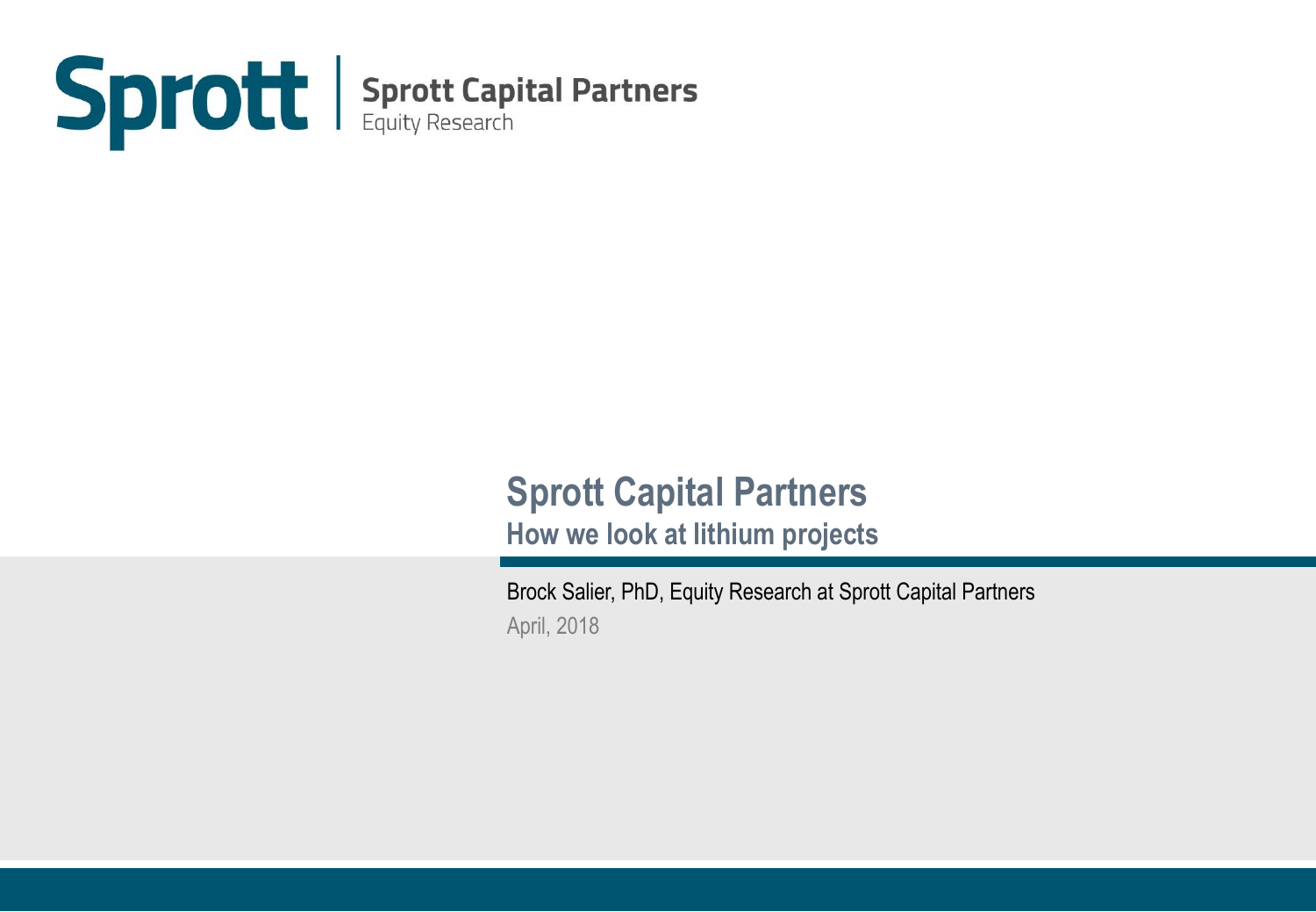#### **Introduction** Brief introduction to Sprott

- Sprott: mining specialist with C\$11.5bn AUM; 90% precious metals and natural resources investment
	- − Early stage principal investing: C\$0.5bn
	- − Private equity: C\$0.8bn
	- − Mutual funds and alternative investments: C\$1.2bn
	- − Debt lending: C\$0.6bn
	- − Physical and gold miner ETFs: C\$8.8bn
- Sprott Capital Partners: merchant banking team
	- − NY, Toronto, London distribution
	- − Technical base: 442 issuers reviewed in last 15M
	- − C\$780m of equity financings in 41 transactions in CY17



'One stop shop' for junior miners from exploration to production

#### **38 sites visited in last 15M**

| Australia       | <b>Kirkland Lake</b>                  |
|-----------------|---------------------------------------|
| <b>BC</b>       | Ascot, IDM, Tudor                     |
| Botswana        | MOD / Metal Tiger                     |
| Burk'a, Liberia | Avesoro                               |
| Burkina Faso    | <b>West African</b>                   |
| California      | American Pac. Borate                  |
| Chile           | Lit. Power, Min. Cobre                |
| <b>DRC</b>      | Tiger, Alphamin                       |
| Finland         | Aurion                                |
| Ghana           | Cardinal                              |
| Ireland         | Group 11                              |
| Nevada          | Jerritt Can., Contact, Fiore          |
| Ontario         | <b>Pure Gold</b>                      |
| Quebec          | Alexandria, Cartier, Integra          |
| Quebec          | Champion, Crit. Elements              |
| Quebec          | Metanor, Bonterra, Osisko             |
| <b>Turkey</b>   | Eldorado, Liberty, Mariana            |
| Utah            | Liberty                               |
| Utah            | Nulegacy                              |
|                 | West Australia Artemis, De Grey, Novo |

#### SPROTT CAPITAL PARTNERS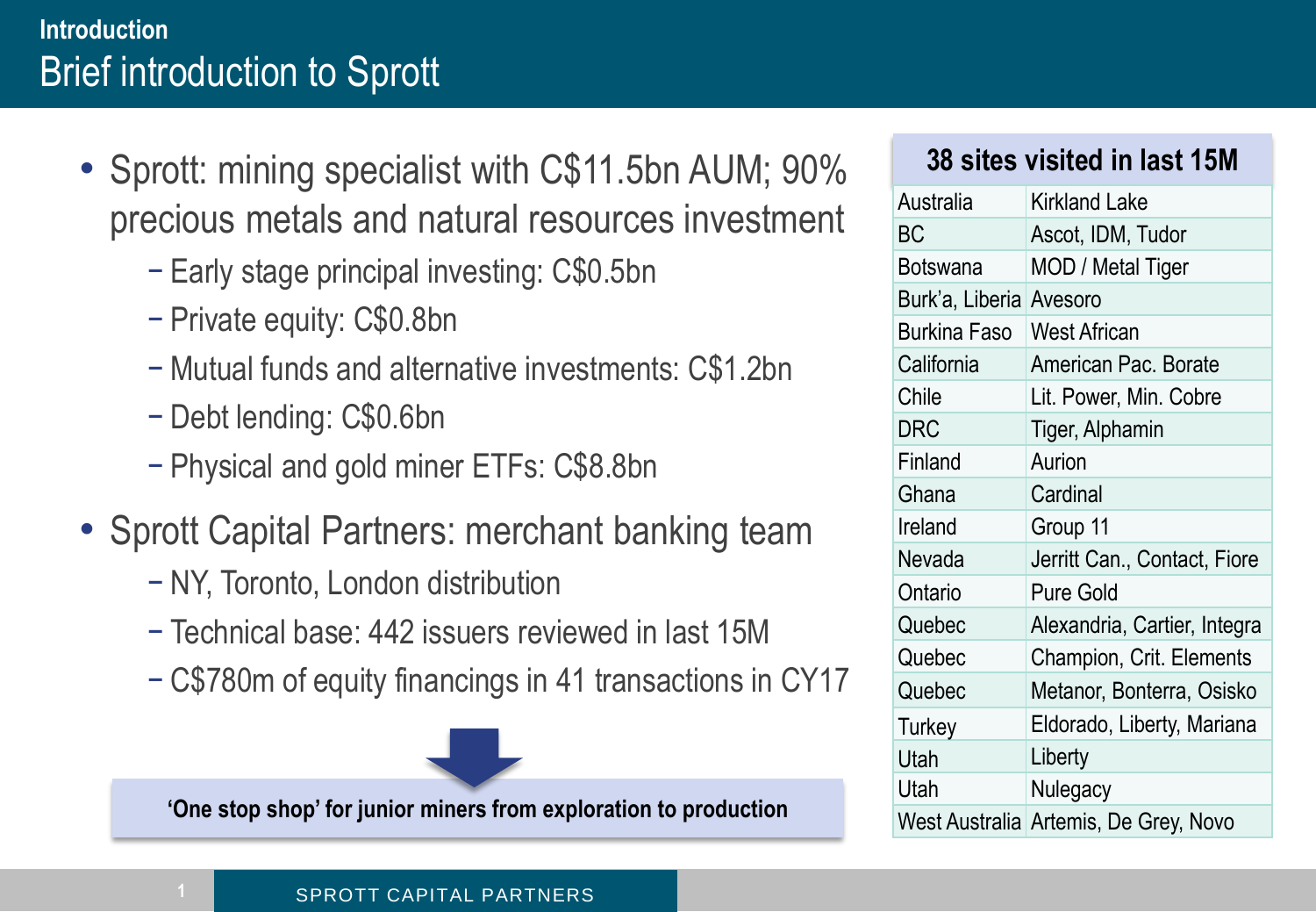- Brines
	- − Lithium already exists in solution, evaporated to 2-6%, 'precipitated' to carbonate or hydroxide
	- − Predominantly located in Argentina and Chile with subsidiary US resources
	- − Typically very large resources, with low opex, long lead time to production
- Hard rock
	- − Lithium contained in spodumene (8.1% Li<sub>2</sub>O), petalite (4.9% Li<sub>2</sub>O), lepidolite (~4% Li<sub>2</sub>O)
	- − Simple floatation to concentrate, sold as ~4-6% concentrate to converters
	- − Typically small- to medium resources, low lead-time to production
- Clays
	- − Lithium in a variety of solid-state forms, liberated either via atmospheric acid leach or roasting
	- − Predominantly located in USA and Mexico
	- − Typically very large resources, with high opex, intermediate lead time to production
- Conversion
	- − Hydrometallurgical process, less conventional than simple floatation
	- − Predominantly undertaken in China, limited western precedent
	- − Both 'conventional' and non-conventional processes proposed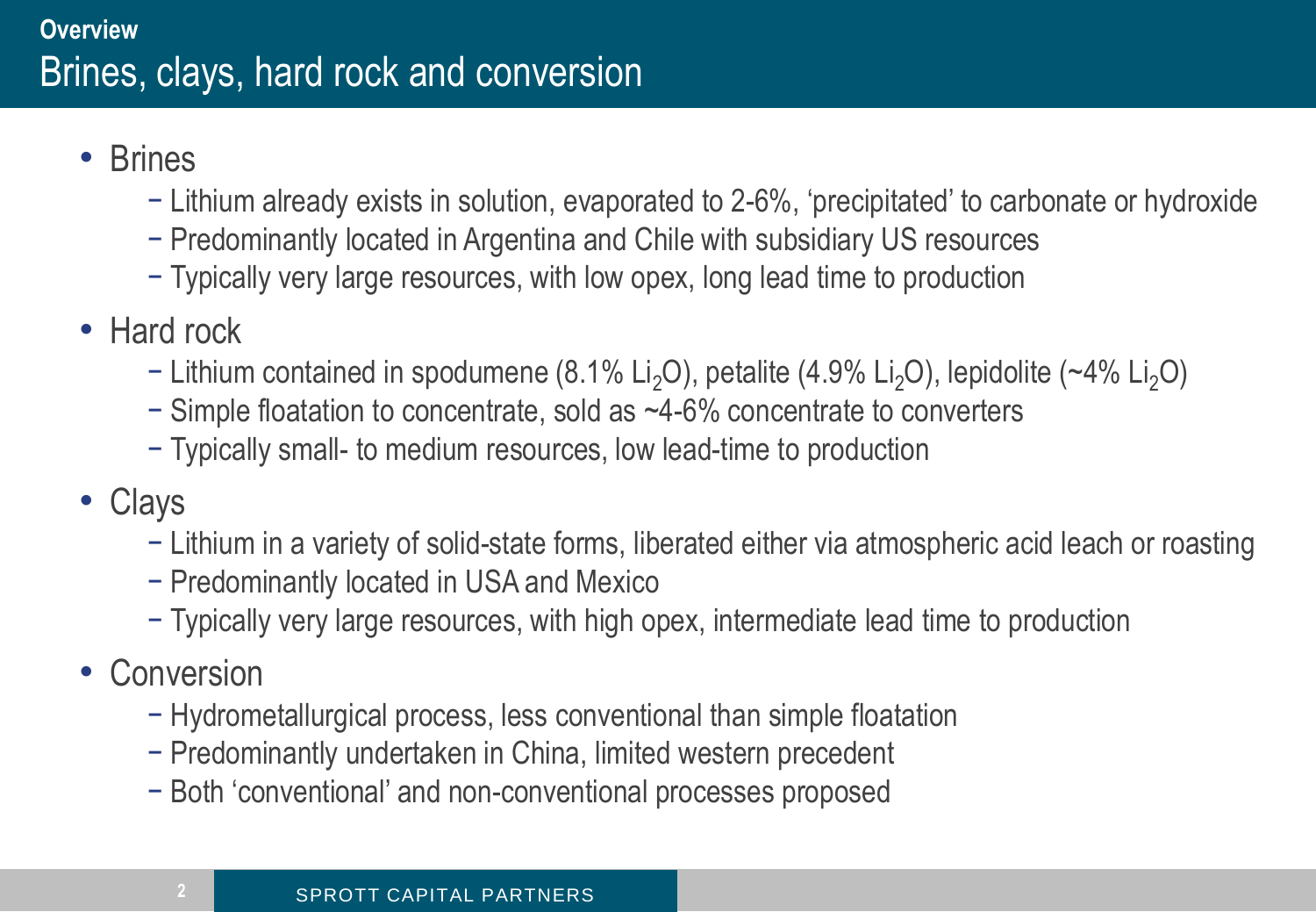- $\checkmark$  Demand: increasing rapidly (~3,000% increase
	- $-100\%$  EVs needs  $\sim$ 3,000% supply increase vs. 2,000% for Co, 500% for graphite
- $\checkmark$  Supply: increasing slowly
- x Reserves: no shortage
	- Over 100 years, longer than any other EV commodity
- Considerations from capital markets
	- − *Speed* to production to access current high prices
	- − *Size* where 'strategic' (large) assets attract M&A interest
	- − *Risk* where new technologies have higher risk than existing
	- − *Opex* lower = better
	- − *Capex* lower = better

**Lower opex for brines is key structural advantage; hard-rock offers quick wins**

*X* ✓ *X*

*-rock*

✓ *X* ✓

*Brine*<br> *X V X X X*<br> *X X X X*<br> *X X X X*<br> *X X X X* 

**~** ✓ *X*

✓ *X X*

*Clay*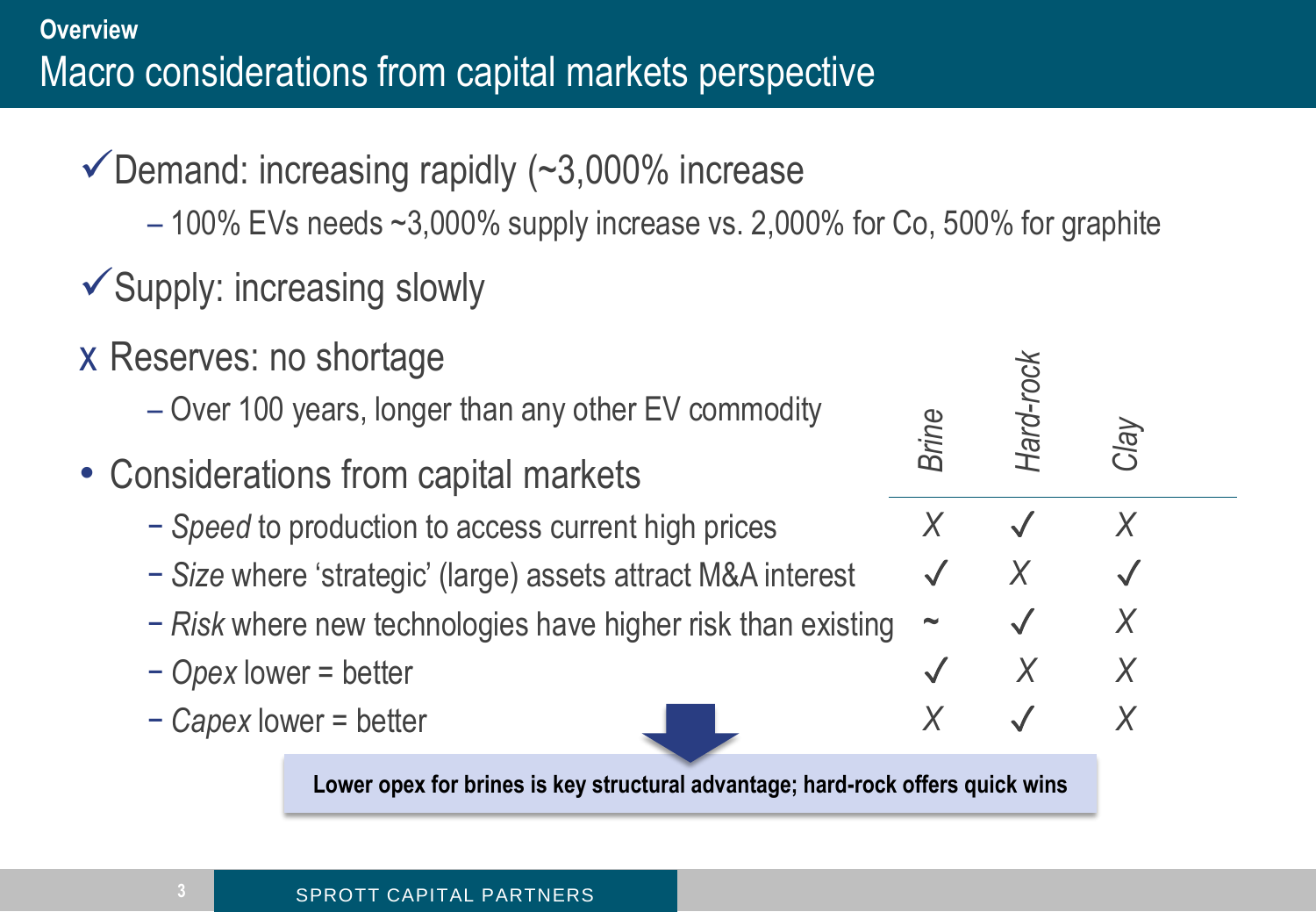- Key project evaluation parameters
	- − **Hard-rock:** strip, dilution, and recovery determined by dyke width and geometry; con-grade / mica and iron content determined by ore and host rock mineralogy
	- − Brine: reagent consumption and impurities (Mg, SO<sub>4</sub>, Ca, B), resource-to-reserve conversion, on-salar evaporation pond space, regulatory environment, permitting
	- − **Clay**: proximity to sulphuric acid, ability to atmospheric leach and acid consumption, strip ratio
- Technology is not your friend!
	- − **Hard-rock** mines like Nemaska lift NPV via conversion to carbonate / hydroxide, but lift cost and risk; others like Critical Elements, Galaxy, and Neometals sell concentrate
	- − **Brine** projects require bespoke plant but can reliably produce lithium carbonate
	- − **Clay** has never been used as a large-scale source of lithium
- Costs can be compared, 'hidden cost' of hard rock operations, brines have higher margins
	- − Hard-rock: US\$325/t con cost = ~US\$4,700/t LCE, but US\$900/t con price = ~US\$10,000/t LCE\* = 'hidden cost'
	- − Brine: costs of ~US\$3,500/t LCE vs. contract prices US\$10-15,000/t, and spot prices >\$15,000/t

**Brines more likely to be 's**t**rategic' given longer life and higher margin**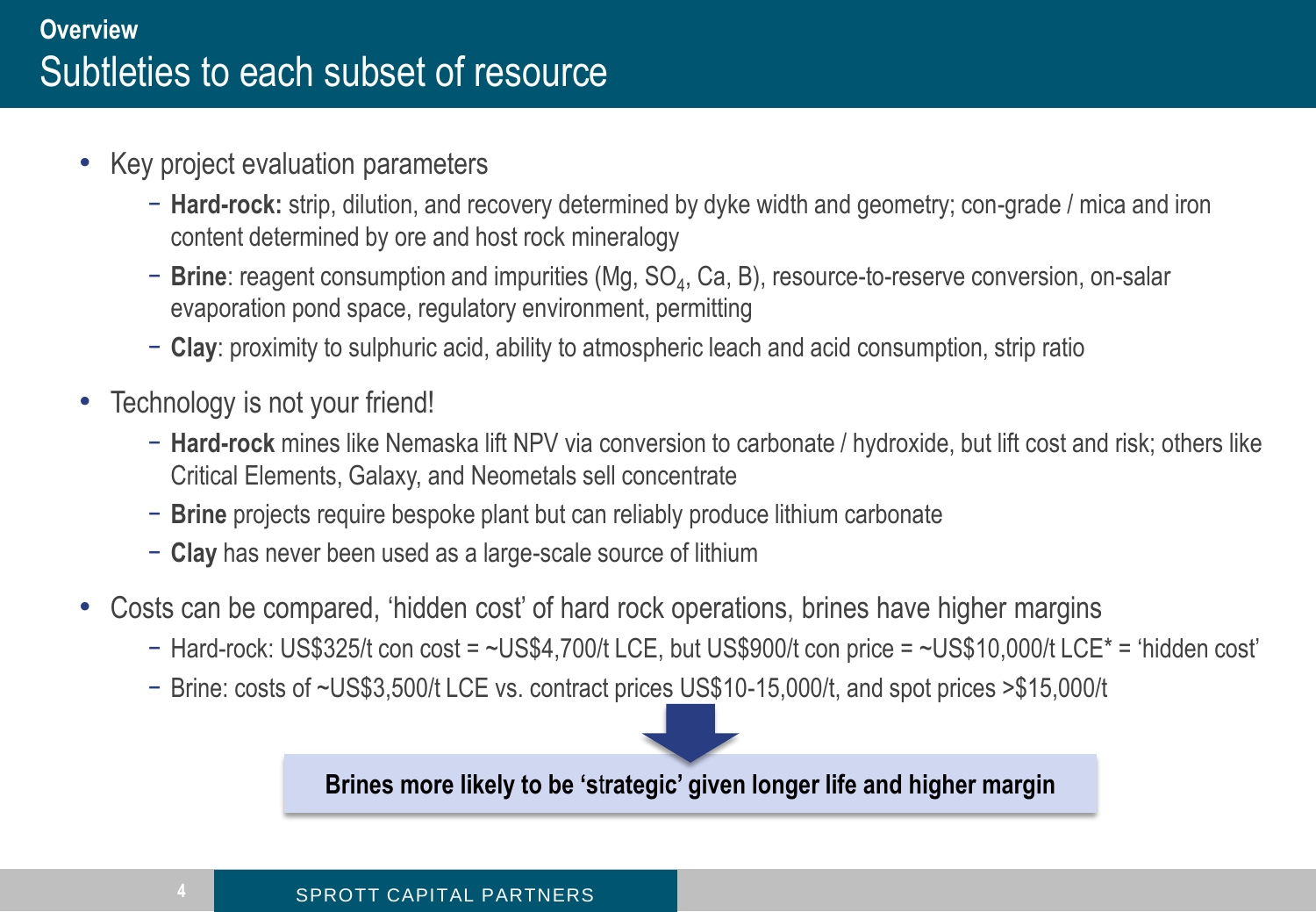## **Brine** Chemistry is critical

- Chemistry is critical
	- − Brines ranked by Li grade, Mg and SO<sup>4</sup>
	- − Lower impurities = lower opex
- Quantitative rank of brine quality
	- − Atacama / Sal de Vida are quality
	- − 3Q and Maricunga rank highly, but Ca creates complexity
	- − Pastos has lower grade but vanilla chemistry and large size
- Top ranked independent juniors
	- − Neo Lithium (NLC CN, C\$170m)
	- − Millennial Lithium (ML TV, C\$197m)
	- − Lithium Power (LPI AU, A\$64m)

#### **Salar rankings by brine chemistry**

|                              |                    |            | ppm   | <b>Ratios</b> |                           | Rank           |                |                |                             |
|------------------------------|--------------------|------------|-------|---------------|---------------------------|----------------|----------------|----------------|-----------------------------|
| Company                      | Project            | Loc'n      | Li    |               | Mg/Li SO <sub>4</sub> /Li | Li             |                |                | Mg/ SO <sub>4</sub> / Score |
| Neo Lithium <sup>2</sup>     | 3Q                 | <b>ARG</b> | 716   | 2.0           | 0.5                       | 11             | 12             | 15             | 38                          |
| SQM/Albermarle <sup>1</sup>  | Atacama            | <b>CHL</b> | 1,500 | 6.4           | 11                        | 15             | 7              | 13             | 35                          |
| Galaxy <sup>9</sup>          | Sal de Vida        | <b>ARG</b> | 810   | 2.2           | 12                        | 12             | 11             | 12             | 35                          |
| Lithium Power <sup>7</sup>   | Maricunga          | CHL        | 1,163 | 6.5           | 0.8                       | 13             | 6              | 14             | 33                          |
| Zhabuye L. <sup>4</sup>      | Zhabuye            | <b>CHN</b> | 1,258 | 0.0           | 54                        | 14             | 15             | 3              | 32                          |
| FMC <sup>1</sup>             | Hombre Muer.       | <b>ARG</b> | 620   | 1.4           | 14                        | 7              | 13             | 11             | 31                          |
| Orocobre <sup>1</sup>        | Olaroz             | <b>ARG</b> | 690   | 2.4           | 25                        | 9              | 9              | $\overline{7}$ | 25                          |
| Lithium Americ. <sup>6</sup> | Cauchari           | <b>ARG</b> | 698   | 2.4           | 28                        | 10             | 10             | 5              | 25                          |
| Millennial L. <sup>11</sup>  | Pastos Gr.         | <b>ARG</b> | 445   | 6.3           | 18.2                      | 5              | 8              | 10             | 23                          |
| Albermarle <sup>1</sup>      | <b>Silver Peak</b> | <b>USA</b> | 230   | 1.3           | 31                        | $\overline{2}$ | 14             | 4              | 20                          |
| Lithium $X^{10}$             | Sal de LA          | <b>ARG</b> | 456   | 10.9          | 19                        | 6              | 4              | 9              | 19                          |
| Comibol <sup>5</sup>         | Uyuni              | <b>BOL</b> | 424   | 18.6          | 24                        | 4              | 3              | 8              | 15                          |
| Rincon Lithium <sup>1</sup>  | Rincon             | <b>ARG</b> | 393   | 9.2           | 26                        | 3              | 5              | 6              | 14                          |
| Western Min. Gr <sup>1</sup> | East Taijinair     | <b>CHN</b> | 640   | 21.5          | 221                       | 8              | $\overline{2}$ | $\overline{2}$ | 12                          |
| CITIC Guoan <sup>1</sup>     | West Taijinair     | <b>CHN</b> | 210   | 32.8          | 713                       | 1              | 1              | 1              | 3                           |

(1) Lithium Americas 2012 43-101 FS, (2) Neo Lithium weighted average from drilling, (3) Orocobre 43-101 2013, citing Rincon study, Pavlovic and Fowler, 2004, (4) NeoLithium 43101 2016, data from China pers. comm, (5) NeoLithium 43101 2016, data from Roskil 2009, (6) 2017 43101 FS, (7) 3Q17 JORC, (8) 2011 FS, SO4 not reported, taken from 2011 LAC FS, (9) DFS 2016 and minority ratios from presentation, (10) Li and K from 2016 LiX resource, Mg from 2011 Rodinia Lithium PEA, colour denotes shared salar, (11) Grade from drilling ranges, Mg / SO4 from first drill hole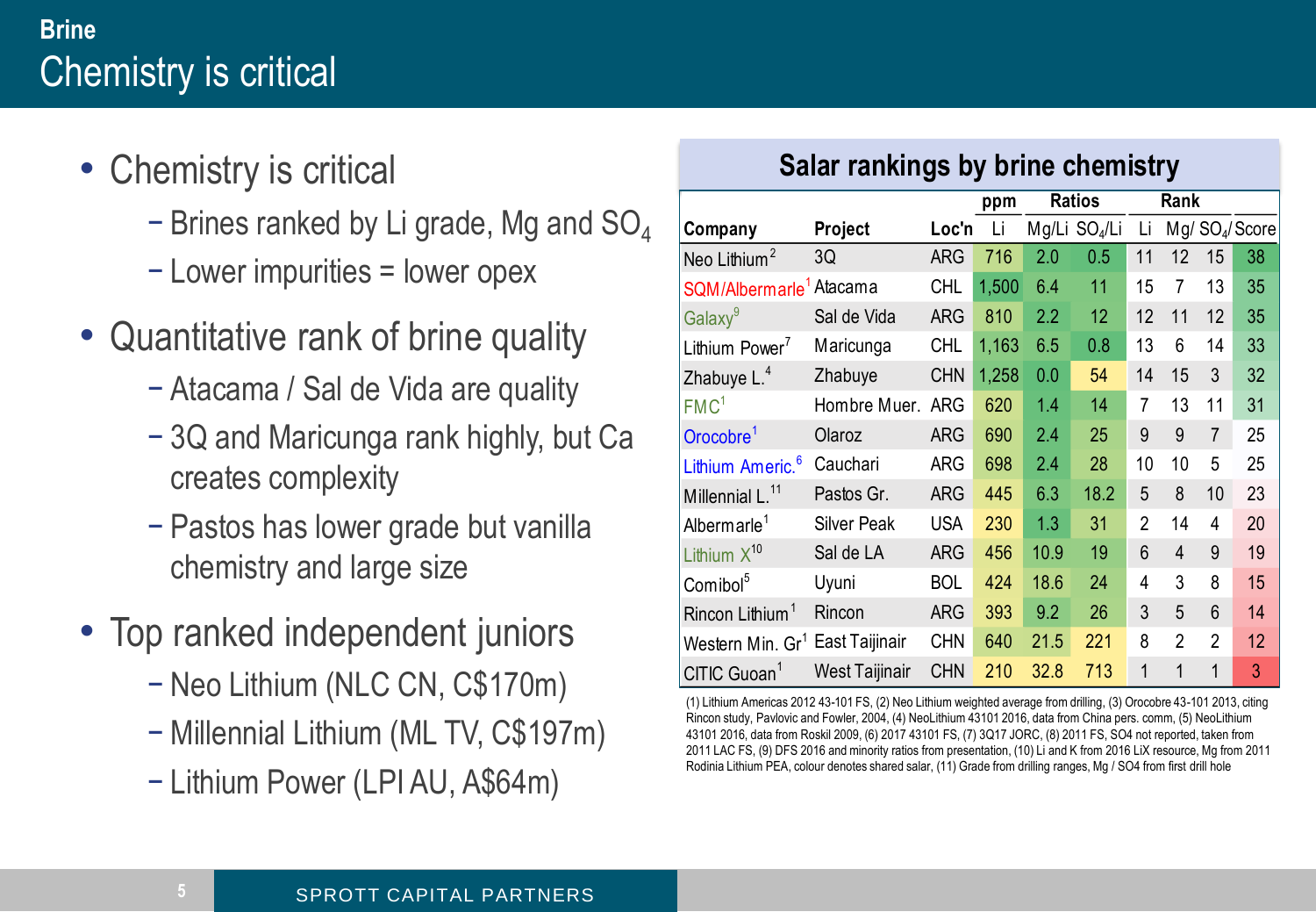## **Brine** Many other factors to 'watch out for' in brine plays

- Infrastructure: impacts opex
- Evaporation grade: impacts location of plant on/off salar, size of plant, capex
- Topography: on salar ponds cheaper
- Location: Evaporate rate sets pond size
- Permitting: Chile vs. Argentina
- Porosity: Drives resource and reserve
- Resource to reserve conversion

|                                          | LAC      | LPI            | GXY      | <b>NLC</b> | ML           |
|------------------------------------------|----------|----------------|----------|------------|--------------|
| Plant capital intensity                  |          |                |          |            |              |
| LCE plant capex (US\$m)                  | 121.5    | 77.4           | 63.0     | 52.2       | 66.3         |
| Indirects (US\$m)                        | 13.5     | 11.0           | 13.7     | 14.4       | 10.7         |
| Contingency (US\$m)                      | 20.3     | 16.4           | 7.6      | 13.0       | 13.3         |
| Total (US\$m)                            | 155.3    | 104.8          | 84.3     | 79.6       | 90.3         |
| Production (ktpa)                        | 25.0     | 20             | 25       | 35         | 25           |
| Reagents p=pond pl=plant                 | $p + pl$ | pl only        | $p + pl$ | $p + pl$   | pl only?     |
| Plant cap intensity (US\$/t pa)          | 6,210    | 5,241          | 3,372    | 2,274      | 3,612        |
| Pond capital intensity                   |          |                |          |            |              |
| Pond + wells capex (US\$m)               | 143.9    | 159.7          | 89.0     | 178.4      | 168.6        |
| Indirects (US\$m)                        | 16.0     | 22.6           | 19.3     | 49.1       | 27.3         |
| Contingency (US\$m)                      | 24.0     | 33.9           | 10.8     | 44.6       | 33.7         |
| Total (US\$m)                            | 183.9    | 216.3          | 119.1    | 272.1      | 229.6        |
| Pond area (ha)                           | 1200     | 760            | 1200     | 1004       | 1250         |
| Pond capex (US\$000/ha)                  | 153      | 285            | 99       | 271        | 184          |
|                                          |          |                |          |            |              |
| Reagent consumption                      | LAC      | LPI            | GXY      | <b>NLC</b> | ML           |
| Lime (t:t LCE)                           | 2.7      | $^{\sim}0.4$   |          | 0.1        | 4.3          |
| Soda ash (NaCO <sub>3</sub> , t:t LCE)   | 1.7      | 2.1            |          | 1.8        | 1.8          |
| Glauberite (NaSO <sub>4</sub> , t:t LCE) | 0.0      | $^{\sim}0.4$   |          | 6.4        | 0.0          |
| Hydrochloric (HCl, t:t LCE)              | 0.3      | $^{\sim}0.1$   |          |            | 0.2          |
| Total opex (US\$000/t LCE)               | 2,412    | 2,981          | 3,369    | 2,908      | 3,218        |
| Portion of this as reagent (%)           | 41%      | 30%            | 53%      | 56%        | 47%          |
| Reagent cost (US\$/t LCE)                | 991      | 896            |          | 1628       | 1502         |
| Blended reagent price (US\$/t)           | 211      | 302            |          | 197        | 238          |
| Resource and reserve conversion          |          |                |          |            |              |
| Resource (000t LCE)                      | 11.8     | 2.2            | 7.2      | 2.1        | 3.0          |
| Grade (mg/L)                             | 585      | 1157           | 753      | 714        | 452          |
| Reserve (000t LCE)                       | 1.5      | 0.8            | 1.1      | 1.5        | $^{\sim}0.7$ |
| Grade (mg/L)                             | 698      | $\overline{a}$ | 700      | 639        | 452          |
| Mg:Li(x)                                 | 2.4      | 6.6            | 2.2      | 2.0        | 6.3          |
| Reserve conversion (%)                   |          | 38%            | 16%      | 64%        | 24%          |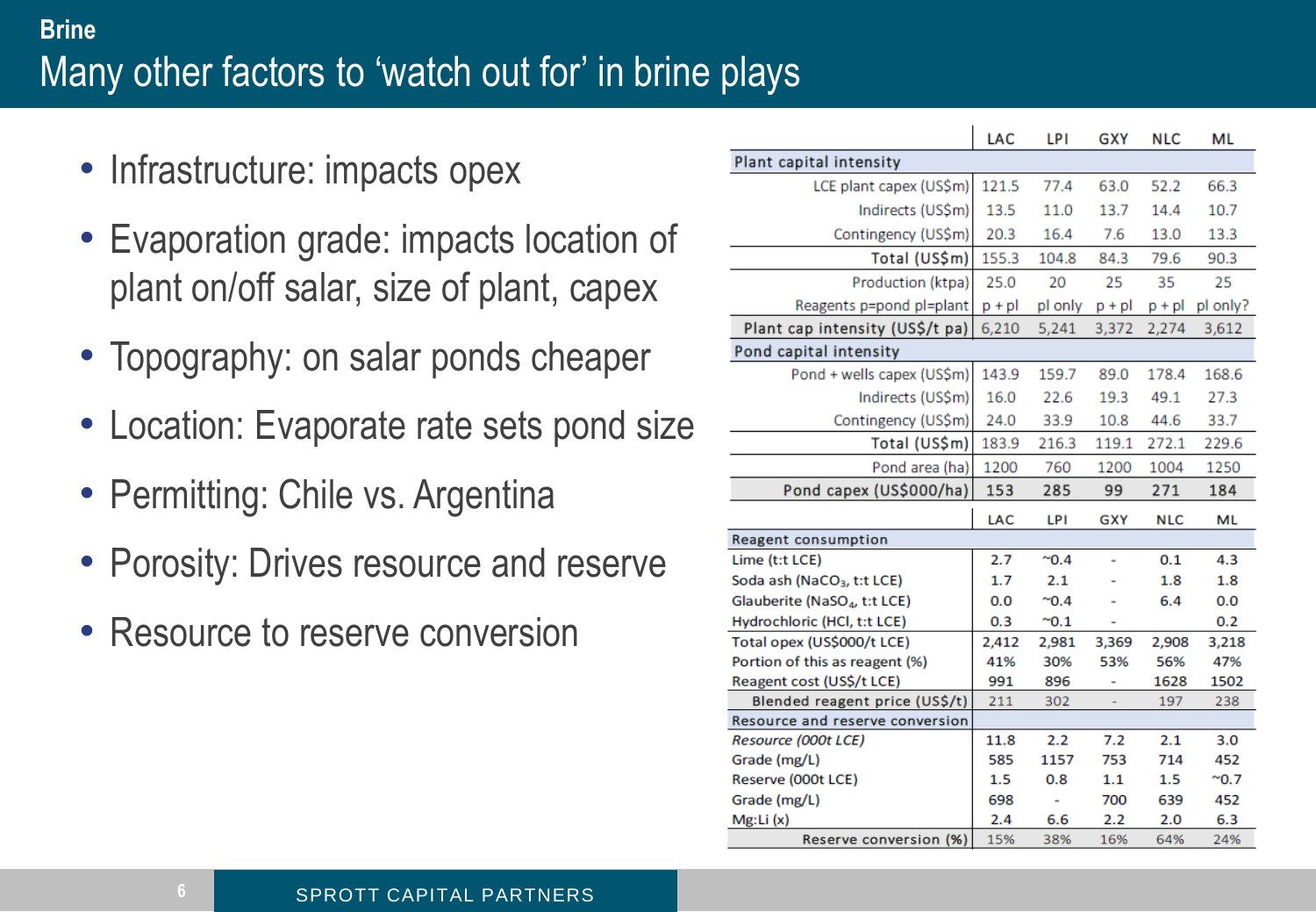- Neo Lithium (NLC CN, C\$170m): 3Q, 2Mt LCE @ 716ppm
	- − Low opex of due to low Mg and SO<sub>4</sub>, high-quality brine
	- − December 2017 PEA showed a US\$1.2 billion NPV<sub>8%</sub>, 28% IRR
	- − Reserves could double with deep drilling, pilot plant 3Q18, FS 1Q19
- Millennial Lithium (ML TV, C\$197m): Pastos Grandes, 3Mt @ 445ppm
	- − Maiden drilling to 3Mt LCE resource and PEA in 14 months
	- $-1$ Q18 PEA showed US\$824m NPV $_{8\%}$ , 23% IRR
	- − New licences to the South to extend mine life
- Lithium Power (LPI AU, A\$64m): Maricunga, 2.2Mt LCE @ 1163ppm
	- − Highest grade brine, low impurities
	- $-$  4Q17 PEA showed a US\$731m NPV $_{8\%}$ , 20% IRR
	- − Maricunga is strategic, ongoing bid process on salar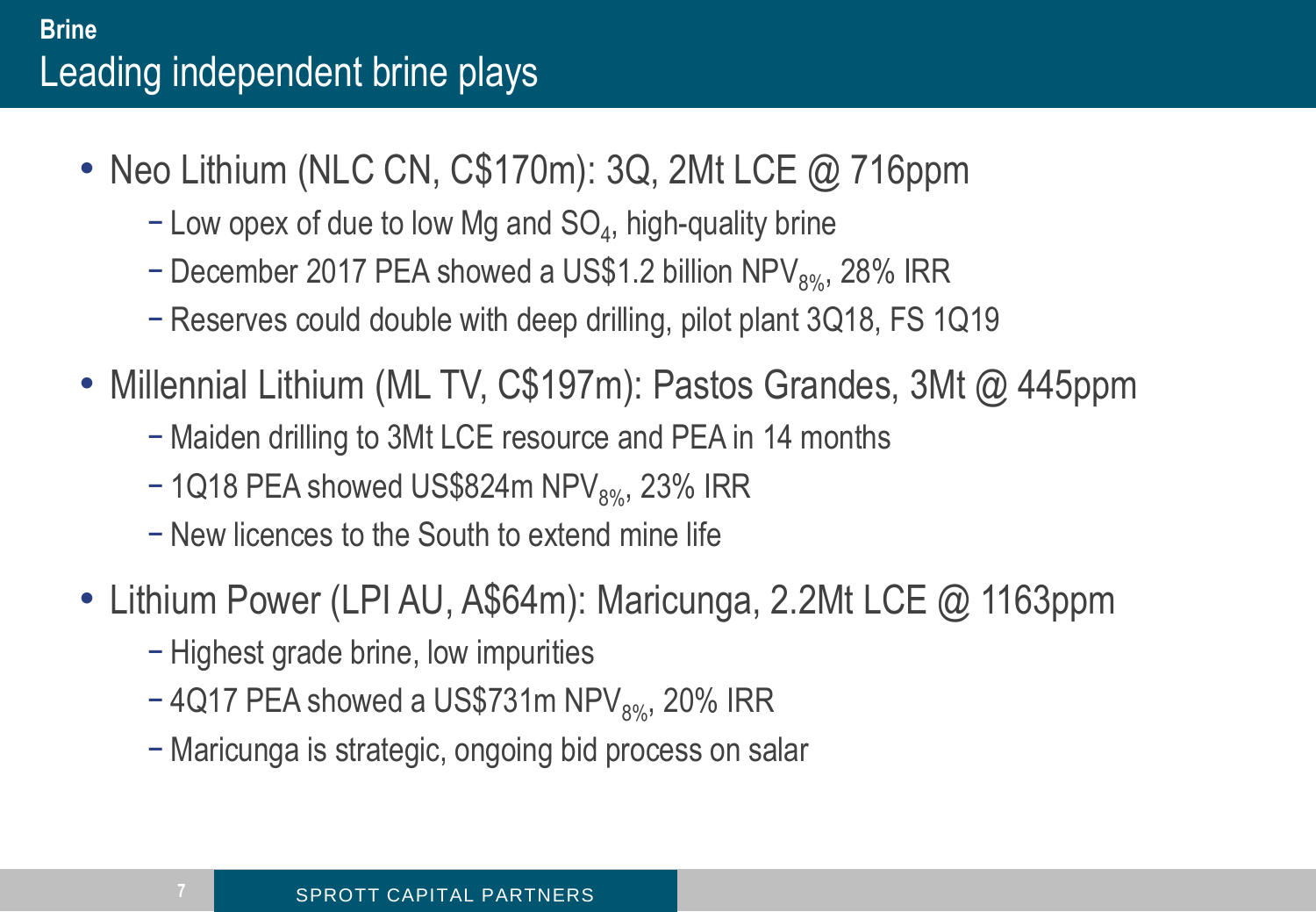## **Hard rock** Key evaluation metrics

- KPIs can be seen from first hole
- Width and orientation critical
	- − Narrow / vertical mean strip constrains size
	- − Narrow dykes have finer crystals, risk of lower recovery
	- − Narrow dykes have high wall rock dilution which adds iron impurities
- Location
	- − Low cost electricity for conversion
	- − Logistics to China for con. sales

#### **Hard-rock peer comparison**

| Asset                                                                                                 | Rose                 | Pil'goora           | Mt Cattlin    | Mt Marion       | Pil'goora        | Earl Grey     | Whab'chi           |  |
|-------------------------------------------------------------------------------------------------------|----------------------|---------------------|---------------|-----------------|------------------|---------------|--------------------|--|
| Commodity                                                                                             | Li-Ta                | Li-Ta               | Li-Ta         | Li              | Li               | Li            | Li                 |  |
| Country                                                                                               | Canada               | Australia           | Australia     | Australia       | Australia        | Australia     | Canada             |  |
| Stage                                                                                                 | <b>DFS</b>           | Constn              | Prod'n        | Prod'n          | Constn           | <b>PEA</b>    | Constn             |  |
| Company                                                                                               | Critical<br>Elements | Pilbara<br>Minerals | Galaxy<br>Res | Neometals       | Altura<br>Mining | Kidman<br>Res | Nemaska<br>Lithium |  |
| Ownership                                                                                             | 100%                 | 100%                | 100%          | 13.8%           | 100%             | 50%           | 100%               |  |
| Ticker                                                                                                | CRE.TV               | PLS.AX              | GXY.AX        | NMT.AX          | AJM.AX           | KDR.AX        | NMX.TO             |  |
| Market cap                                                                                            | C\$173m              | A\$1452m            | A\$1255m      | A\$182m         | A\$682m          | A\$664m       | C\$554m            |  |
| Debt - cash                                                                                           | $-C$5m$              | -A\$89m             | $-$ A\$40m    | $-A$42m$        | A\$31m           | -A\$6m        | $-C$67m$           |  |
| EV                                                                                                    |                      | US\$132m US\$1054m  | US\$939m      | <b>US\$786m</b> | US\$552m         | US\$1017m     | US\$384m           |  |
| Resource<br>(Mt)                                                                                      | 35                   | 156                 | 16            | 78              | 48               | 189           | 44                 |  |
| Resource (% Li <sub>2</sub> O)                                                                        | 1.03%                | 1.25%               | 1.08%         | 1.37%           | 1.00%            | 1.50%         | 1.46%              |  |
| Reserve tonnes (Mt)                                                                                   | 27                   | 80                  | 10            | 12              | 34               | 47†           | 20                 |  |
| Reserve (% Li <sub>2</sub> O)                                                                         | 0.85%                | 1.27%               | 1.04%         | 1.34%           | 1.04%            | 1.40%         | 1.53%              |  |
| Recovery (%)                                                                                          | 89%                  | 78%                 | 54%           | 77%*            | 83%              | 60%           | 84%                |  |
| Recoverable LCE (kt)**                                                                                | 403                  | 1574                | 111           | 246             | 584              | 781           | 507                |  |
| Con grade $(\%$ Li <sub>2</sub> 0)                                                                    | 5.2%                 | 6.0%                | 5.7%          | 5.1%            | 6.0%             | 5.9%          | 6.0%               |  |
| Recoverable grade (%)                                                                                 | 0.76%                | 0.99%               | 0.56%         | 1.03%           | 0.86%            | 0.84%         | 1.3%               |  |
| Avg con prod'n (ktpa)                                                                                 | 199                  | 314                 | 190           | 400             | 220              | 288           | 216                |  |
| *average of 3 2009 samples <sup>†</sup> PEA prod'n target, not JORC reserves **80% converter recovery |                      |                     |               |                 |                  |               |                    |  |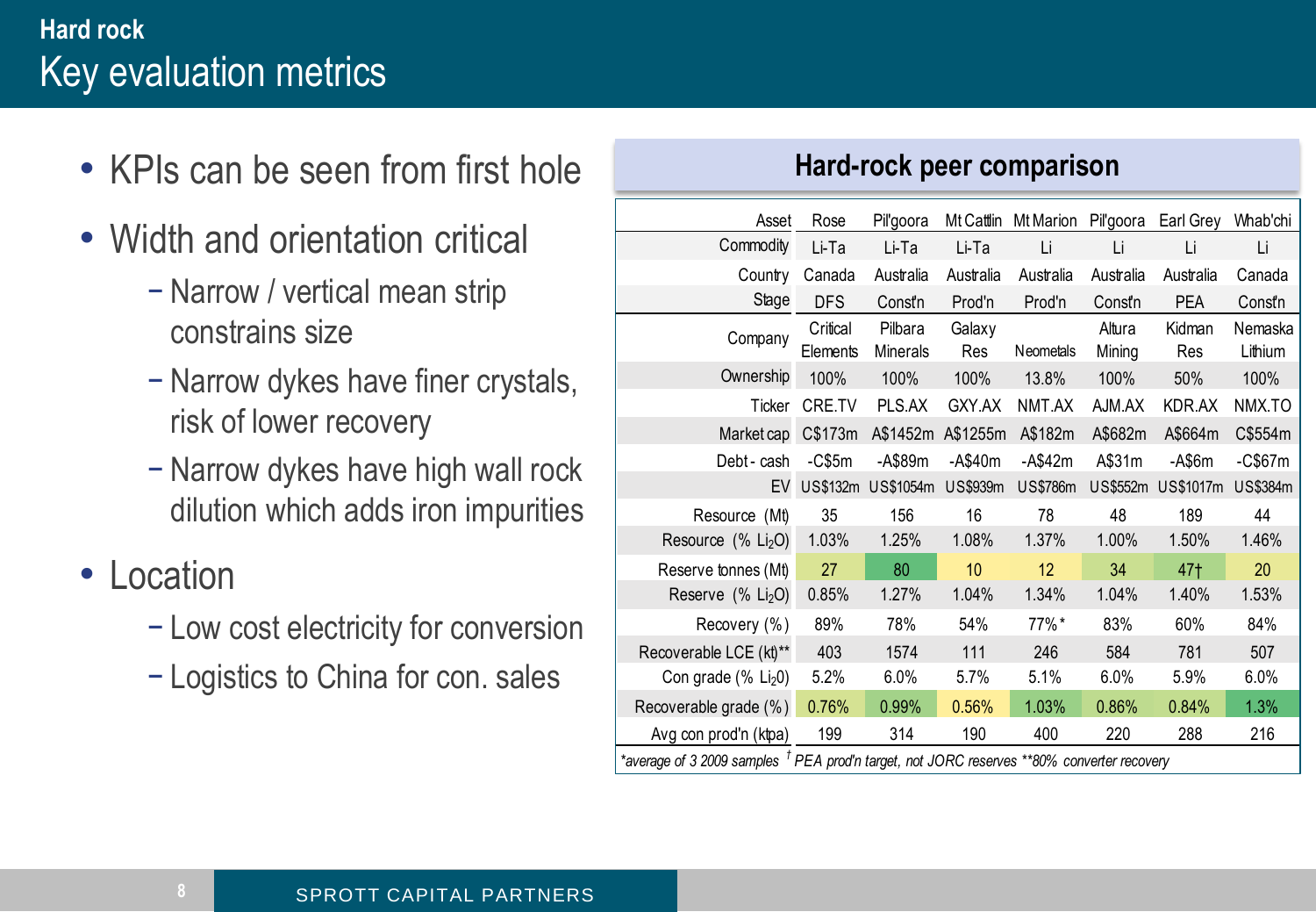## **Hard rock** Comparing costs to brines is critical

- 'Typical' hard rock costs:  $1.5\%$  Li<sub>2</sub>O,  $7:1$  strip,  $60\%$  recovery
	- − Mining US\$2.50/t, crush-grind-float US\$12.50/t, G&A US\$3.50/t = US\$240/t 6% con
	- − 2.47x conversion to LCE, ~80% converter recovery = **US\$2,021/t LCE equivalent**
	- − Galaxy 4Q17: US\$325/t opex, 5.75% opex = ~US\$2,850/t LCE site cost
- The 'hidden' cost: transport and conversion...still excludes converter margin
	- − Transport ~US\$90/t concentrate = \$790/t LCE
	- − Adding converter cost ~US\$2,000/t LCE = **~US\$4,800/t LCE** (GXY 4Q18 ~US\$5,640/t)
- Actual prices paid demonstrate real 'cost'
	- − Galaxy achieved US\$868/t in 4Q17 for 5.75% concentrate grade = ~US\$10,000/t LCE
	- − **'Lost revenue' of >US\$5,000/t LCE** on top of site opex of ~US\$2,000/t LCE

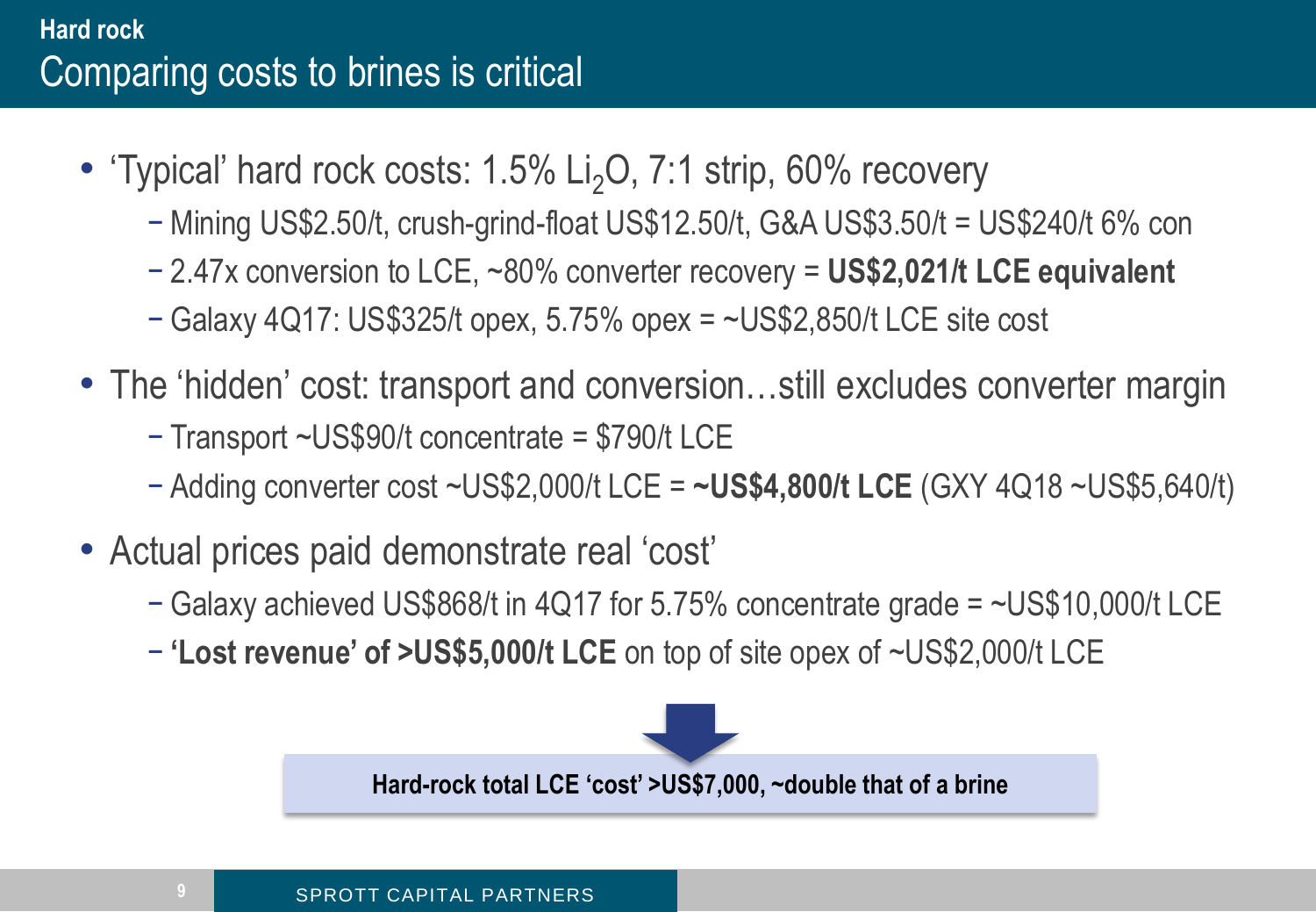#### **Hard rock** To convert or not to convert

- Detractors suggest insufficient conversion capacity in China
	- − Low risk: Chinese quite well known for adding factory capacity
- Third party conversion comes at high cost
	- − Own-conversion such as proposed by Nemaska / Kidman to tackle this
- Improves NPV, but expands initial capex considerably
	- − Other players such as Critical Elements scrapped conversion at outset to lower capex
- Conversion technical risk is real
	- − 'Existing' Chinese methods aren't necessarily appropriate, or available
	- − New methods such as proposed by Nemaska been commercially tested

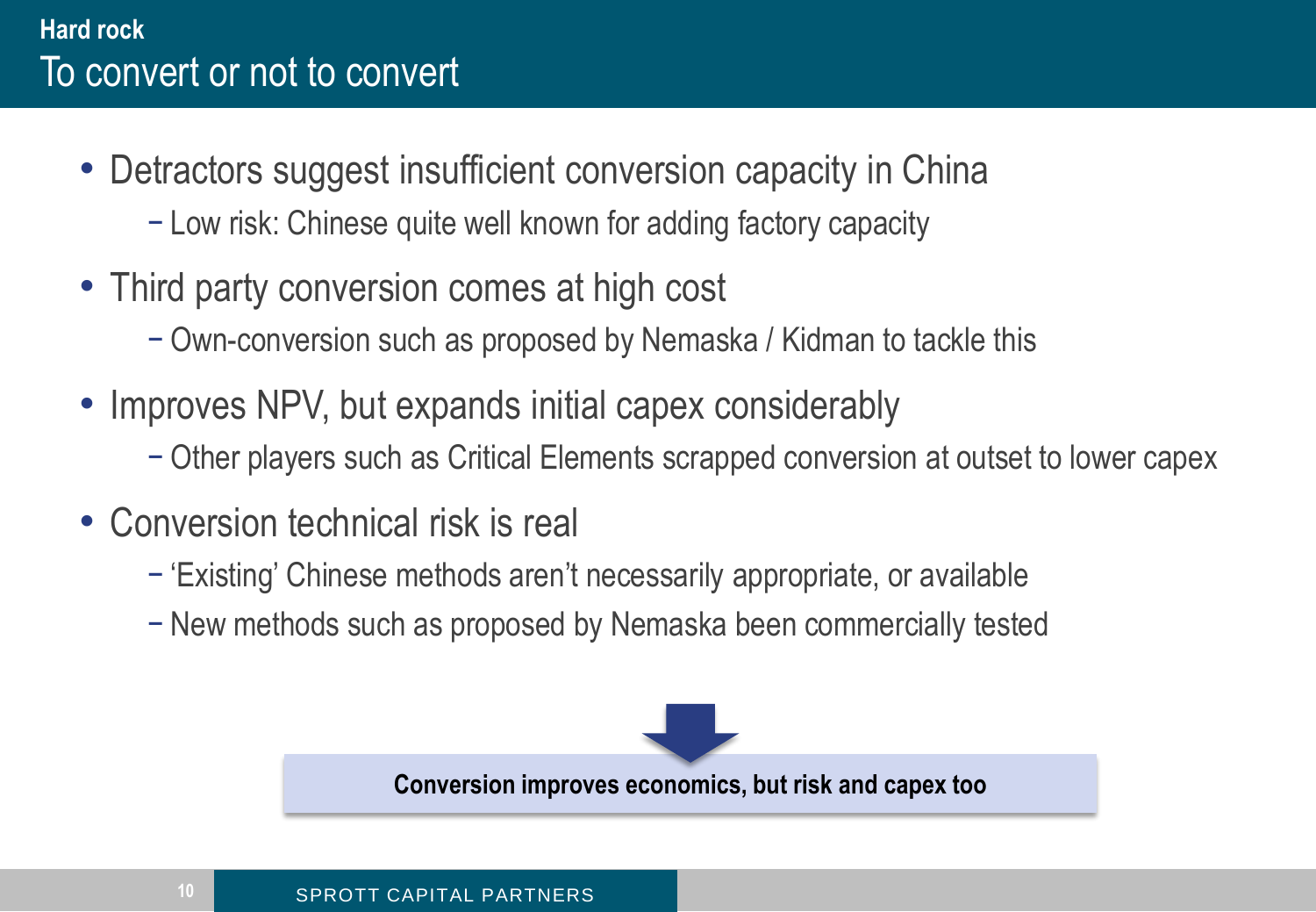#### **Clay** Potential new source of lithium

- Low-cost processing to 'PLS' in some clays
	- − Cypress / Global Geoscience have sulphuric-soluble lithium at atmospheric pressure
	- − Enables simple leach to produce lithium in solution
	- − Low sulphuric acid (200-400kg/t) when compared to eg laterite leach
	- − Total cost **to PLS** ~US\$4,500/t LCE for 1.2% Li grade
	- − Then has same brine 'back end' costs, eg Mg/Ca/B removal reagents, evaporators etc
- Other clays require roasting
	- − This puts the lithium in solution
	- − Roaster has higher capex and technical risk than heap or vat leach
	- − Then requires deleterious removal and lithium precipitation